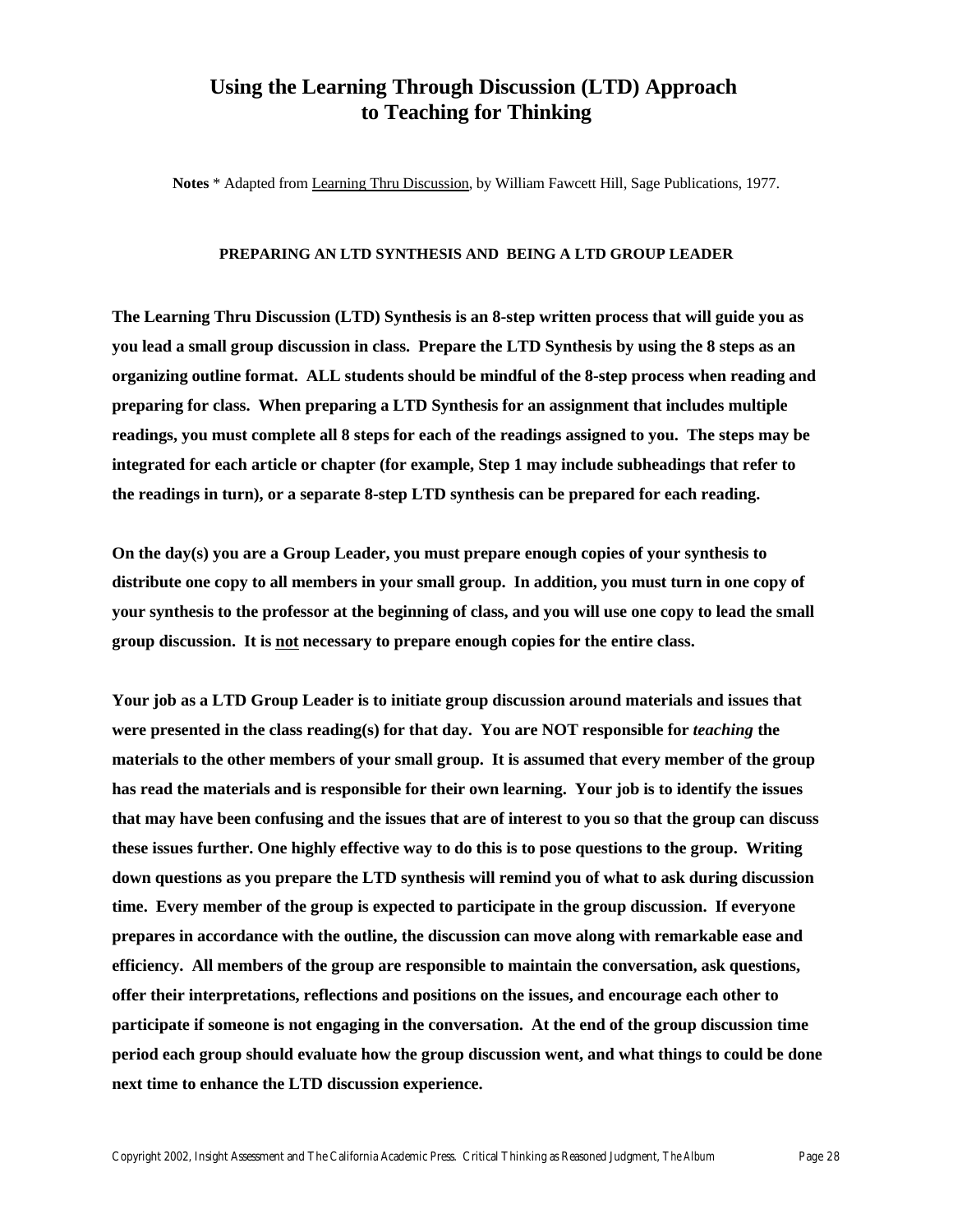**Suggestions for preparing the LTD synthesis:** 

- **• Familiarize yourself with the 8 steps so you have them fresh in your mind when you begin reading**
- **• As you read, jot down ideas whenever you think they fit best into the synthesis outline**
- **• Look up and learn to say the meanings of new words and concepts**
- **• When you have finished reading, go back through the outline and write down reminders of what you might say during each step in the discussion**
- **• Formulate questions about material you anticipate introducing into the discussion**



**OUTLINE FOR PREPARATION OF THE LTD SYNTHESIS\***

# **Step 1 – Definition of terms and concepts**

- **a. List all the words of which you are unsure.**
- **b. Look them up and write down the definitions of them.**
- **c. Give an example to clarify the meaning or during the discussion ask someone in the group to give an example.**

# **Step 2 – Statement of author's message**

- **a. Write down your version of a brief, general statement of the author's message**
- **b. Frame a question that will encourage someone else to state what the assignment was about**

# **Step 3 – Identification of major themes**

- **a. Identify the subtopics in the article(s) /chapter(s)**
- **b. Note organization of author's material in terms of headings and subheadings used**
- **c. Consider what makes for a logical sequence of subtopics**

# **Step 4 – Allocation of time**

**a. Note the subtopics which you had trouble comprehending or which you think would provide a profitable discussion**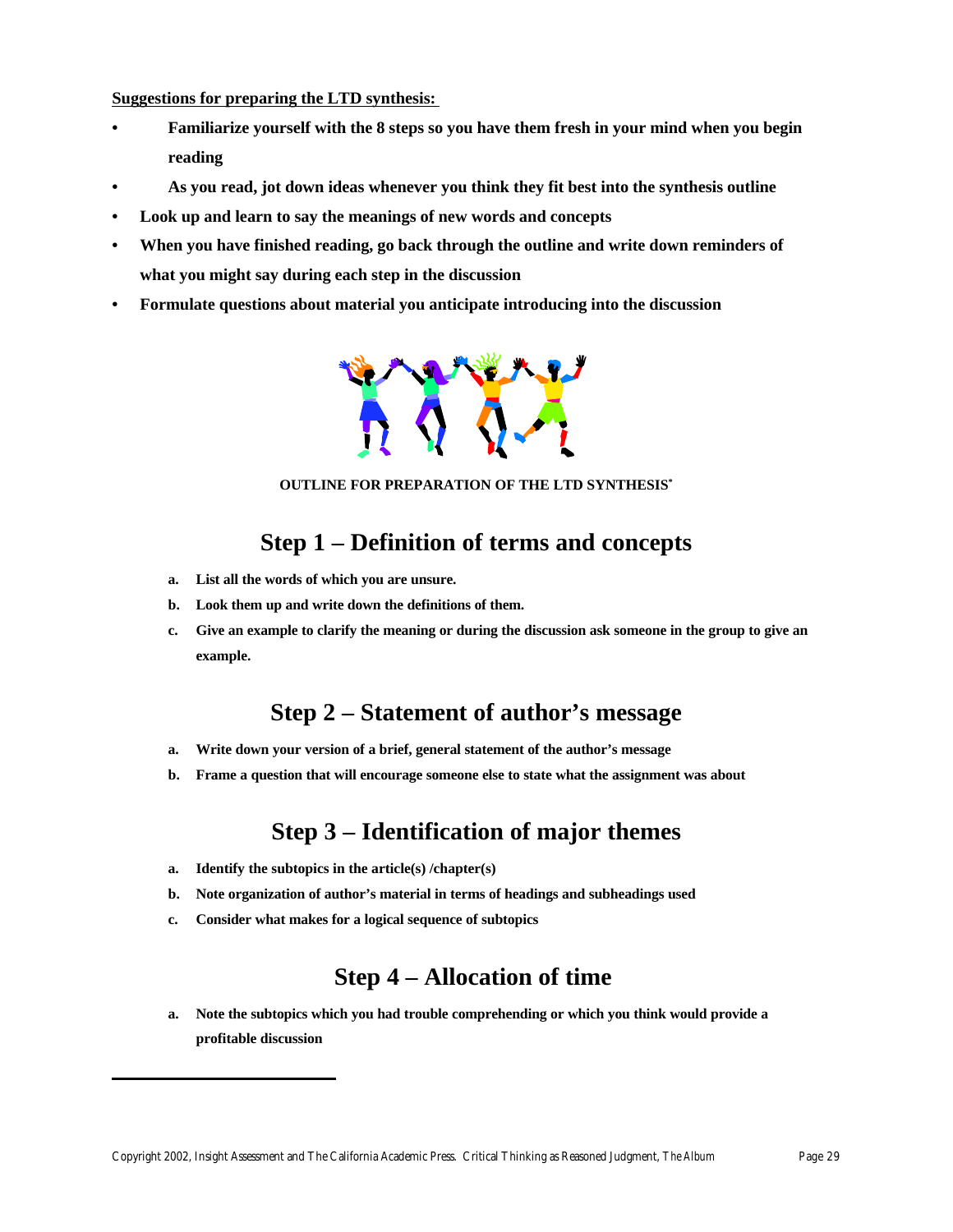- **b. For each subtopic, formulate a question that would initiate a profitable discussion**
- **c. Assume you will have at least one hour for your group discussion, and decide how you roughly would like to allocate the time to each topic. Please know that some flexibility will be needed here, as you cannot fully anticipate how the discussion will progress. This allocation of time is used as a guiding plan.**

### **Step 5 – Discussion of major themes and subtopics**

- **a. Write out a statement of the subject matter of each subtopic.**
- **b. Design a question you would ask for each.**
- **c. The purpose of this step is to provide enough background to support the discussion without having to rely heavily on your reading materials.**

#### **Step 6 – Integration of material with other knowledge**

- **a. Write down the meaning or usefulness the material has for understanding other concepts**
- **b. Indicate what other ideas the material substantiates, contradicts or amplifies**
- **c. Phrase questions to put to the group members which will stimulate them to see how the new material fits into what they have studied previously.**
- **d. In discussion, call attention to and reinforce a comment that seems particularly helpful.**

### **Step 7 – Application of material**

- **a. Write down how the material can apply to your own life situation past, present or future, or what implications the article has for your own intellectual and professional interests and pursuits.**
- **b. Give examples of how you might apply the knowledge, or give examples you know of which the new material helps to explain or helps you to understand**
- **c. Compare to your own experiences the author's reasons for thinking the material is worthwhile**
- **d. Test the usefulness of the new material by constructing a situation for which it should be useful**

## **Step 8 – Evaluation of author's presentation**

- **a. Write down your reactions and evaluation of the assignment**
- **b. State questions to help the group evaluate the new material, the method of arriving at the conclusions, etc.**
- **c. State points supporting or questioning the validity of the arguments or the reasoning of the author.**
- **d. State why and how you think the new material is or is not useful**
- **e. State questions that will help the group to test the usefulness of specific points.**